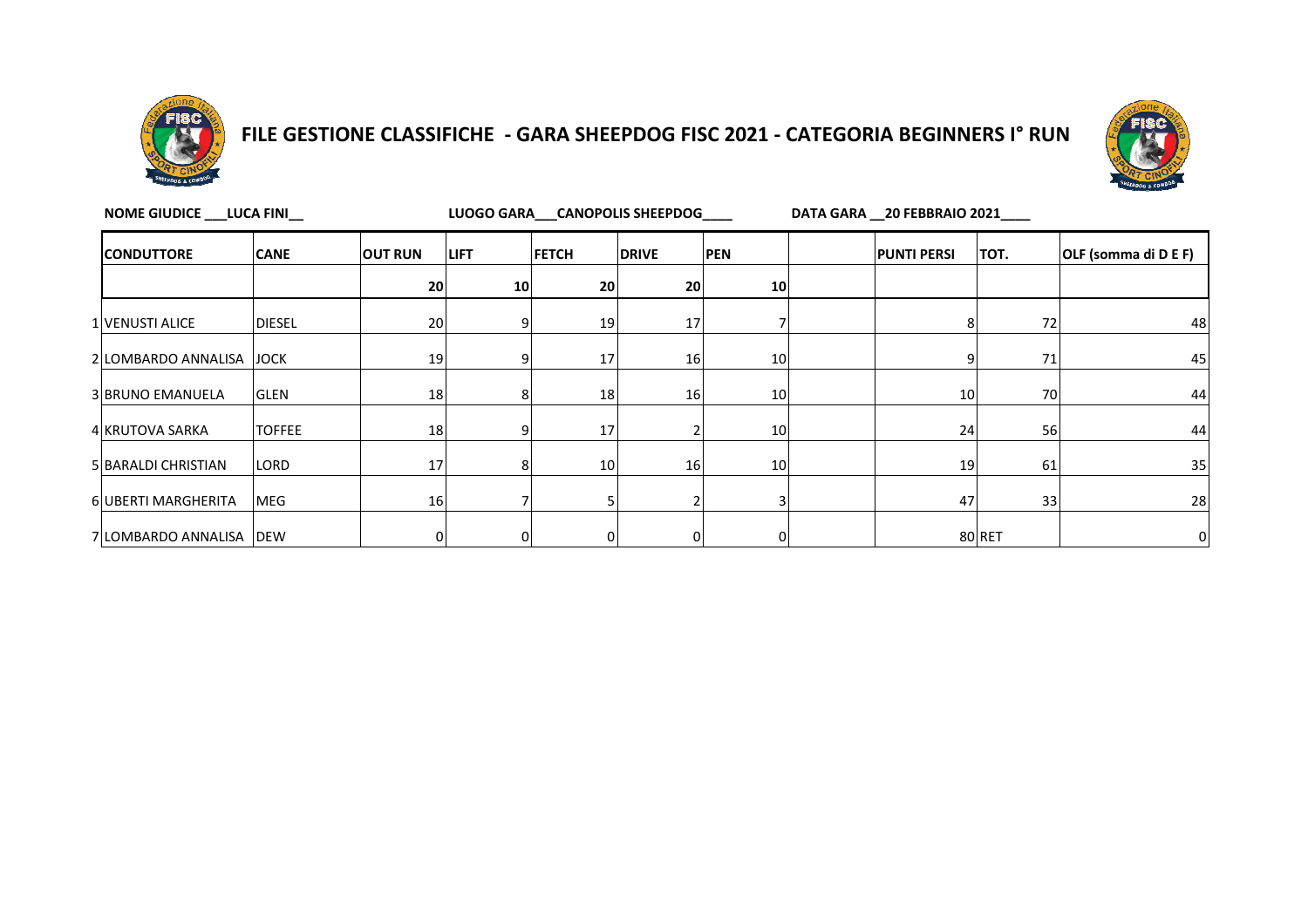

### **FILE GESTIONE CLASSIFICHE - GARA SHEEPDOG FISC 2021 - CATEGORIA BEGINNERS II° RUN**



| <b>CONDUTTORE</b>      | <b>CANE</b>   | <b>OUT RUN</b>  | <b>LIFT</b>     | <b>FETCH</b> | <b>DRIVE</b> | <b>PEN</b> | <b>PUNTI PERSI</b> | TOT.   | OLF (somma di D E F) |
|------------------------|---------------|-----------------|-----------------|--------------|--------------|------------|--------------------|--------|----------------------|
|                        |               | 20 <sub>l</sub> | 10 <sup>1</sup> | 20           | 20           | 10         |                    |        |                      |
| 1 LOMBARDO ANNALISA    | <b>JOCK</b>   | 18              | 10              | 18           | 19           | 9          |                    | 74     | 46                   |
| 2 KRUTOVA SARKA        | <b>TOFFEE</b> | 18              | 9               | 18           | 16           | 10         |                    | 71     | 45                   |
| 3 UBERTI MARGHERITA    | <b>MEG</b>    | 17              |                 |              | 17           | 10         | 19                 | 61     | 34                   |
| 4 BARALDI CHRISTIAN    | LORD          | 17              | 8               |              | 20           | 10         | 17                 | 63     | 33                   |
| <b>5 VENUSTI ALICE</b> | <b>DIESEL</b> | 20              | 10 <sup>1</sup> |              | 20           |            | 24                 | 56     | 32                   |
| 6 BRUNO EMANUELA       | <b>GLEN</b>   | 17              | 9               |              | 18           | 10         | 21                 | 59     | 31                   |
| 7 LOMBARDO ANNALISA    | <b>DEW</b>    |                 |                 |              |              |            |                    | 80 RET | 0                    |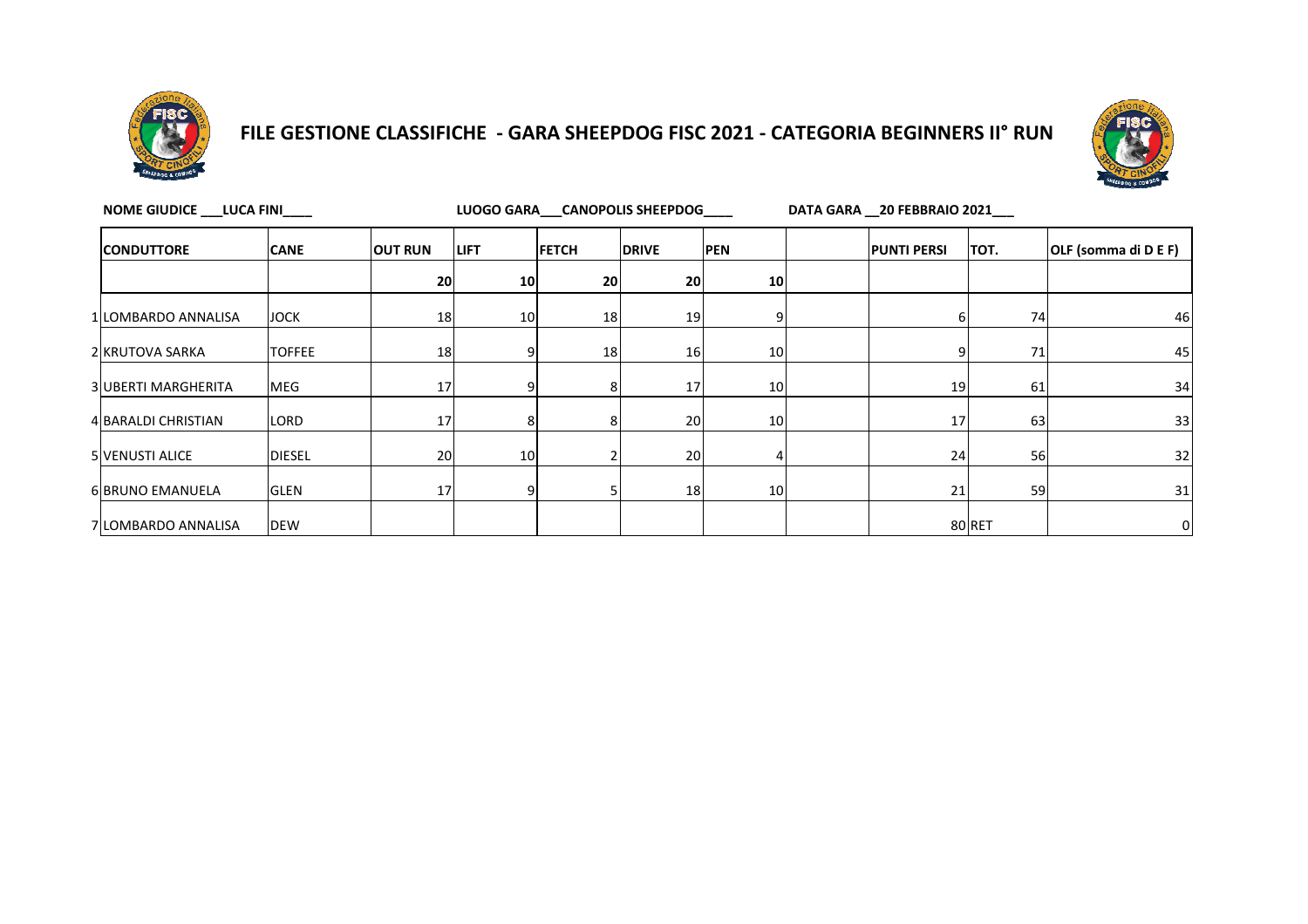

## **FILE GESTIONE CLASSIFICHE - GARA SHEEPDOG FISC 2021 - CATEGORIA NOVICE I° RUN**



| <b>NOME GIUDICE</b>        | <b>GIANNI CANOPOLI</b> |                |             |                 | LUOGO GARA CANOPOLIS SHEEPDOG |            | DATA GARA 20 FEBBRAIO 2021 |                    |      |                      |  |
|----------------------------|------------------------|----------------|-------------|-----------------|-------------------------------|------------|----------------------------|--------------------|------|----------------------|--|
| <b>CONDUTTORE</b>          | <b>CANE</b>            | <b>OUT RUN</b> | <b>LIFT</b> | <b>FETCH</b>    | <b>DRIVE</b>                  | <b>PEN</b> | <b>SHED</b>                | <b>PUNTI PERSI</b> | TOT. | OLF (somma di D E F) |  |
|                            |                        | 20             | 10          | 20              | 30                            | 10         | 10 <sup>1</sup>            |                    |      |                      |  |
| 1 FINI LUCA                | <b>KIM</b>             | 20             | 9           | 16 <sup>1</sup> | <b>26</b>                     | 10         | 01                         | 19                 | 81   | 45                   |  |
| 2 ALBANI DEVIS             | <b>CIAK</b>            | 20             |             | 12              | 11                            |            |                            | 42                 | 58   | 39                   |  |
| <b>3 BARALDI CHRISTIAN</b> | <b>ROSE</b>            | 14             |             | 17              | 20                            | 10         | ΩI                         | 37                 | 63   | 33                   |  |
| <b>4 BRUNO EMANUELA</b>    | <b>HULK</b>            | 20             |             |                 | 11                            |            |                            | 60                 | 40   | 27                   |  |
| <b>5 FRANCIA LUCIA</b>     | <b>JAFF</b>            |                |             | 12 <sub>1</sub> | 9                             | 10         |                            | 57                 | 43   | 20                   |  |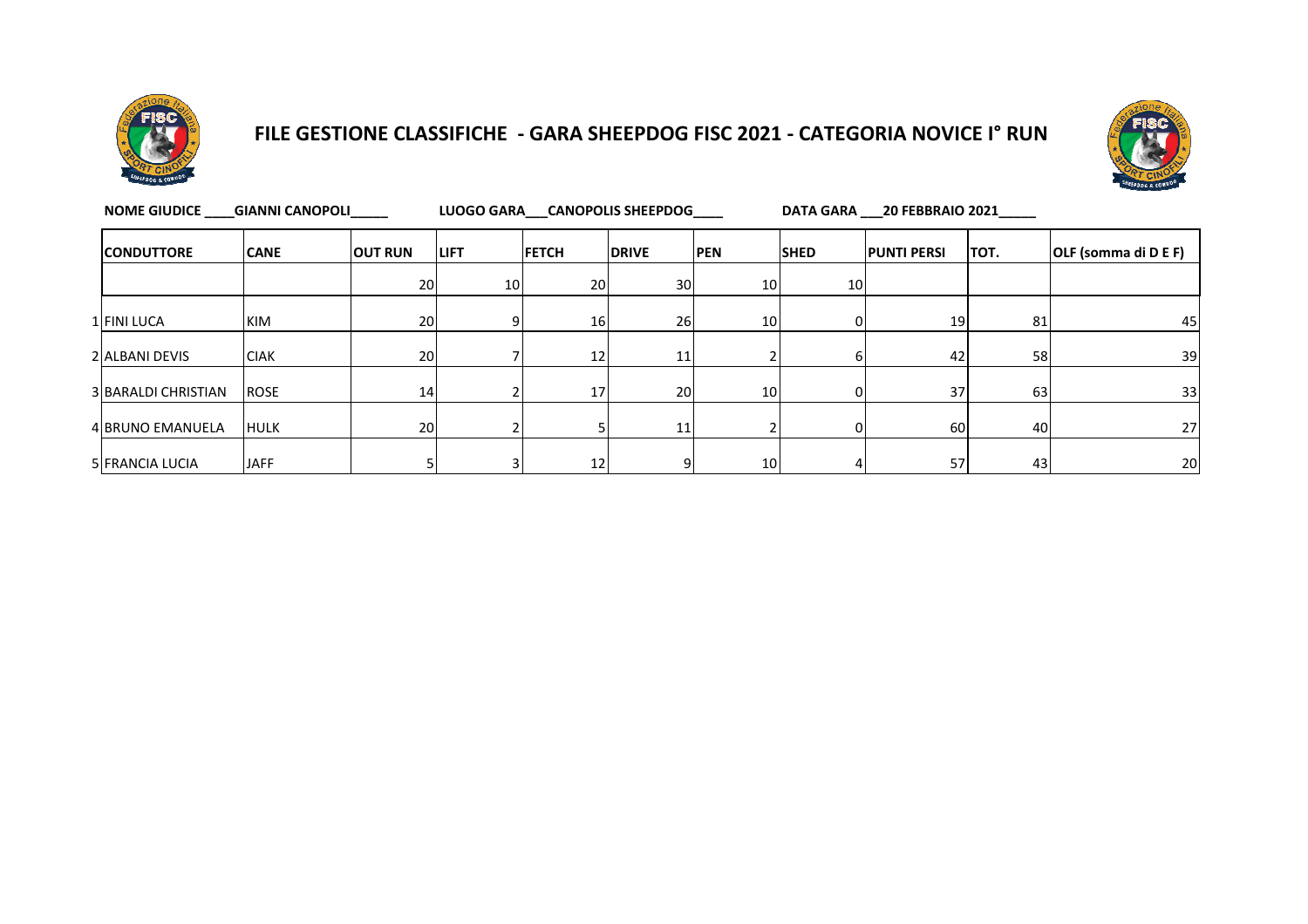

### **FILE GESTIONE CLASSIFICHE - GARA SHEEPDOG FISC 2021 - CATEGORIA NOVICE II° RUN**



| NOME GIUDICE GIANNI CANOPOLI |             |                |             |              | LUOGO GARA CANOPOLIS SHEEPDOG |                 | DATA GARA 20 FEBBRAIO 2021 |                    |      |                      |  |
|------------------------------|-------------|----------------|-------------|--------------|-------------------------------|-----------------|----------------------------|--------------------|------|----------------------|--|
| <b>CONDUTTORE</b>            | <b>CANE</b> | <b>OUT RUN</b> | <b>LIFT</b> | <b>FETCH</b> | <b>DRIVE</b>                  | <b>PEN</b>      | <b>SHEDDING</b>            | <b>PUNTI PERSI</b> | TOT. | OLF (somma di D E F) |  |
|                              |             | 20             | 10          | 20           | 30 <sub>l</sub>               | 10              | 10 <sub>l</sub>            |                    |      |                      |  |
| 1 FINI LUCA                  | KIM         | 20             | 10          | 17           | 25                            | 10 <sub>1</sub> |                            | 11                 | 89   | 47                   |  |
| 2 BRUNO EMANUELA             | <b>HULK</b> | 20             |             | 10           | 22                            |                 |                            | 39                 | 61   | 37                   |  |
| 3 ALBANI DEVIS               | <b>CIAK</b> |                | 4           | 14           | 20                            | 10              |                            | 41                 | 59   | 24                   |  |
| 4 BARALDI CHRISTIAN          | <b>ROSE</b> | 14             | 6           |              | 19                            | 10              |                            | 48                 | 52   | 23                   |  |
| 5 FRANCIA LUCIA              | <b>JAFF</b> | 19             | 6           |              | 10 <sub>l</sub>               |                 |                            | 57                 | 43   | 30                   |  |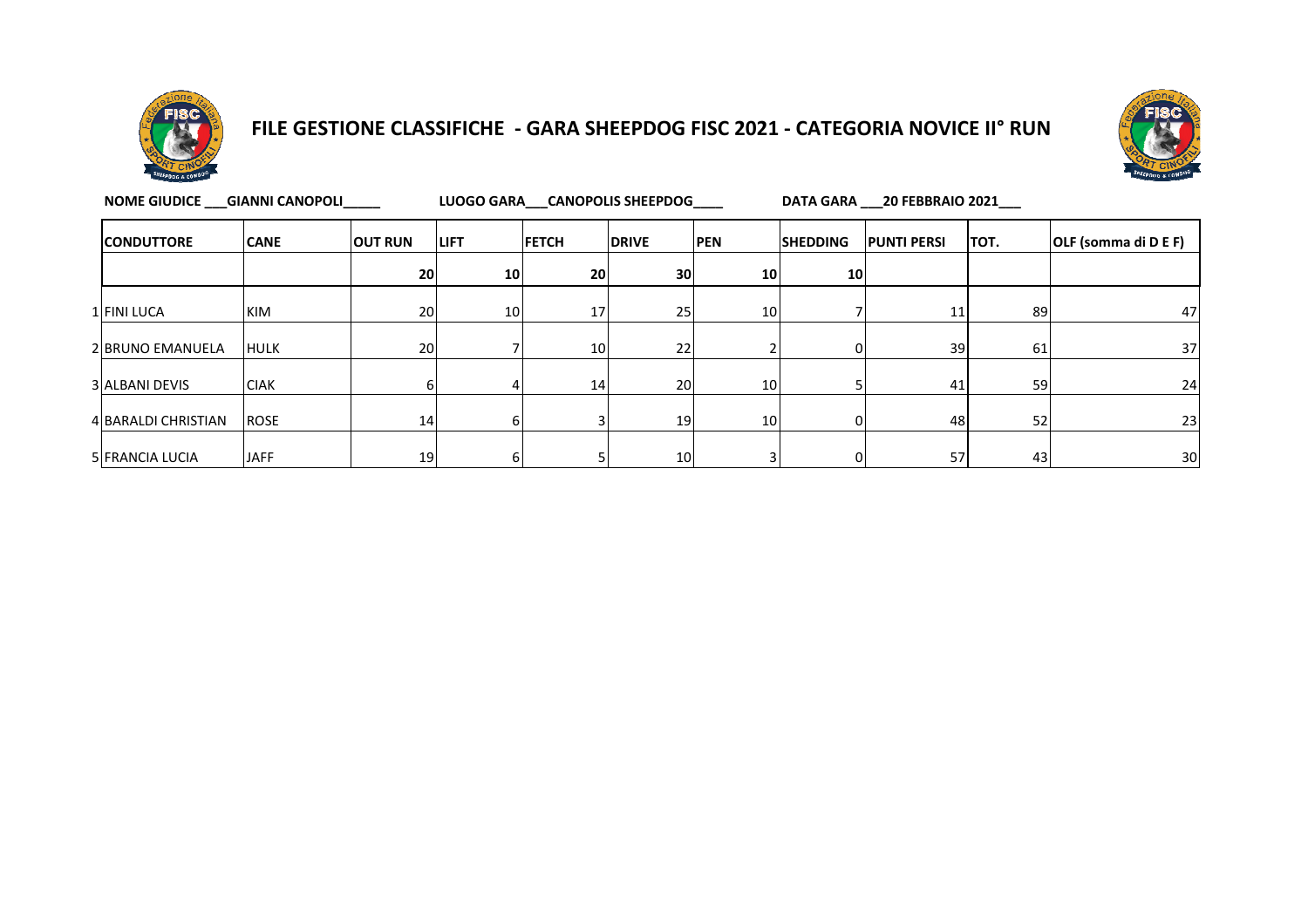

#### **FILE GESTIONE CLASSIFICHE - GARA SHEEPDOG FISC 2021 - CATEGORIA OPEN I° RUN**



| NOME GIUDICE _GIANNI CANOPOLI_ |               |                | LUOGO GARA____ CANOPOLIS SHEEPDOG ASD | DATA GARA _____ 20 FEBBRAIO 2021____ |              |                 |             |                |                    |           |                      |
|--------------------------------|---------------|----------------|---------------------------------------|--------------------------------------|--------------|-----------------|-------------|----------------|--------------------|-----------|----------------------|
| <b>CONDUTTORE</b>              | <b>CANE</b>   | <b>OUT RUN</b> | <b>LIFT</b>                           | <b>FETCH</b>                         | <b>DRIVE</b> | <b>PEN</b>      | <b>SHED</b> | <b>SINGLE</b>  | <b>PUNTI PERSI</b> | TOT.      | OLF (somma di D E F) |
|                                |               | 20             | 10                                    | 20                                   | 30           | 10 <sup>1</sup> | 10          | 10             |                    |           |                      |
| 1 MANZI SAMUELE                | <b>GLEN</b>   | 20             | 10                                    | 14                                   | 26           | 10 <sup>1</sup> | 9           |                | 11                 | 89        | 44                   |
| 2 FINI LUCA                    | CRAIG         | 20             | 10 <sup>1</sup>                       | 16                                   | 23           | 10              | 10          |                | 11                 | 89        | 46                   |
| 3 PIGNATARI GIORGIO            | <b>DEV</b>    | 20             | 8                                     | 16                                   | 20           | 10 <sup>1</sup> |             | $\mathbf 0$    | 21                 | 79        | 44                   |
| 4 FANTINEL OMAR                | <b>DUKE</b>   | 19             | 8                                     | 16                                   | 22           | 10 <sup>1</sup> |             |                | 23                 | <b>77</b> | 43                   |
| 5 SCOTTI FRANCESCA             | <b>SELENE</b> | 18             |                                       | 16                                   | 20           | 10 <sup>1</sup> |             | $\overline{0}$ | 25                 | 75        | 41                   |
| 6 BORTOLI GIOVANNI             | SALLY         | 18             |                                       | 17                                   | 19           | 10 <sup>1</sup> |             | $\overline{0}$ | 29                 | 71        | 42                   |